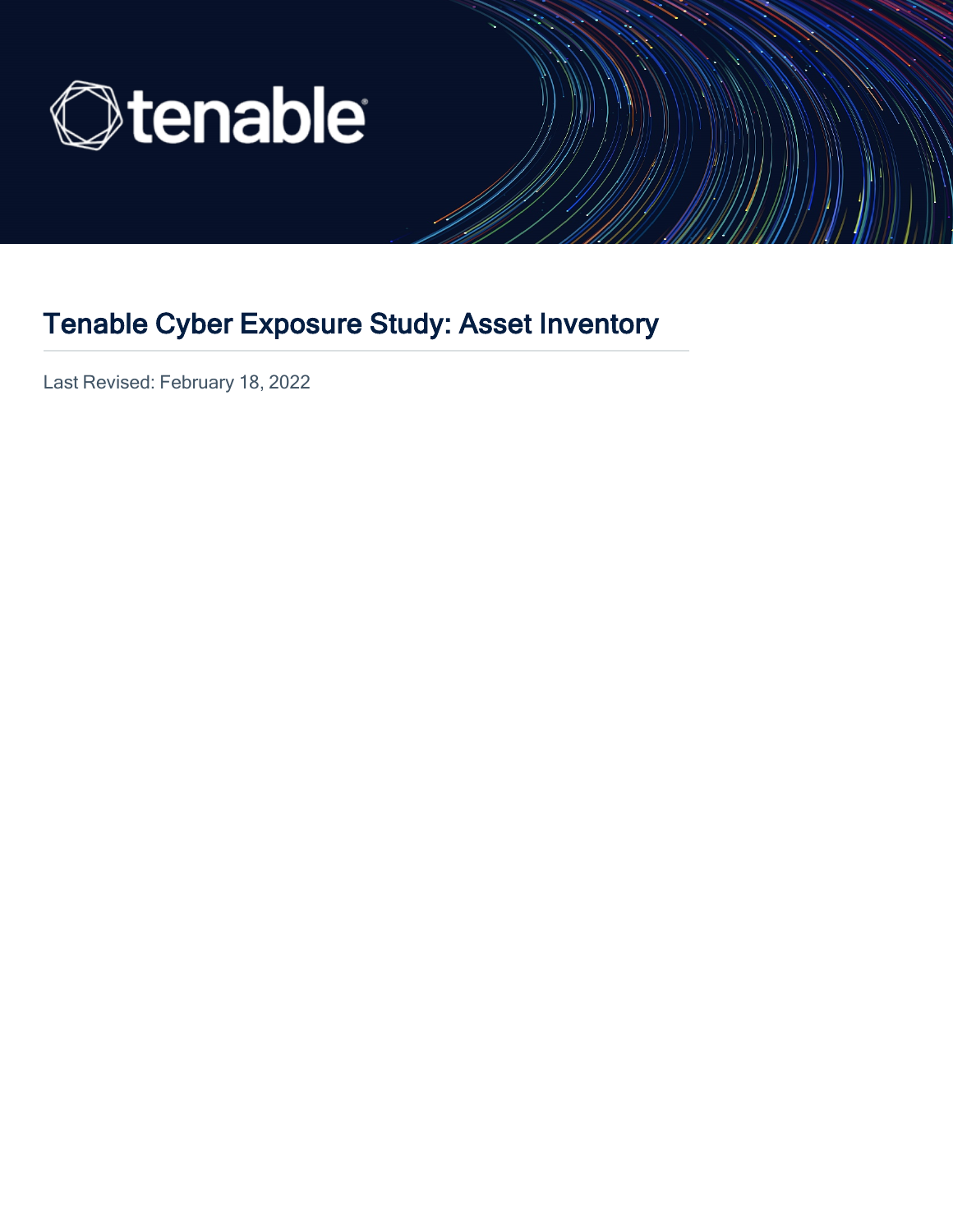## Table of Contents

| Asset Inventory Analysis and Review Material Asset Inventory Analysis and Review Material Asset Inventory Analysis and Review Material Asset Inventory Analysis and Review Material Asset Inventory Analysis and Review Materi |  |
|--------------------------------------------------------------------------------------------------------------------------------------------------------------------------------------------------------------------------------|--|
| Mapping, Classification, and Categorization of Assets <b>Mapping, Classification</b> , and Categorization of Assets <b>Mapping</b>                                                                                             |  |
| Key Asset Attributes <b>Manual Accord 25</b>                                                                                                                                                                                   |  |

 $\mathbb O$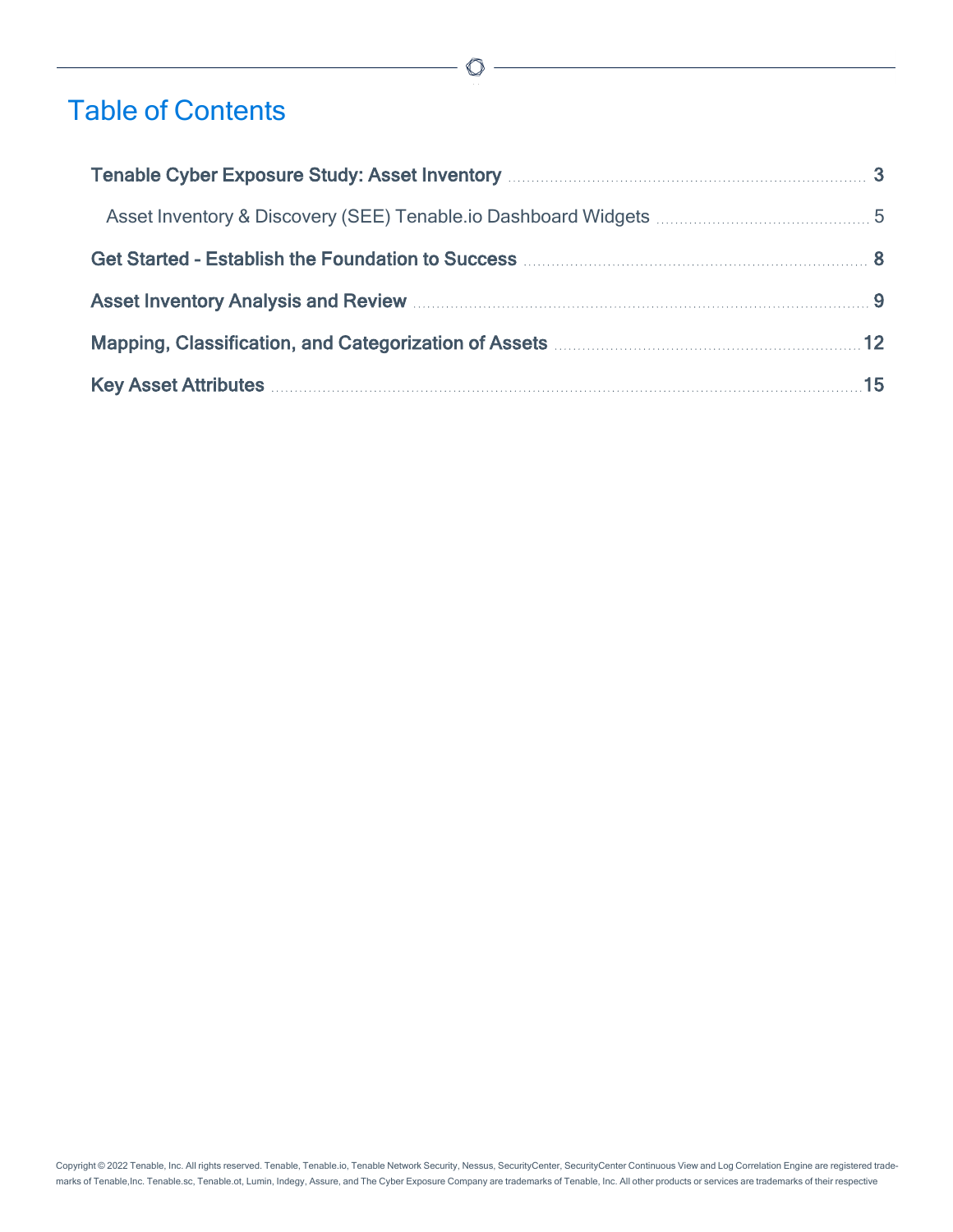## <span id="page-2-0"></span>Tenable Cyber Exposure Study: Asset Inventory

The diverse location of assets makes it challenging to discover and identify assets. Understanding where critical assets are and accurately inventorying assets is the crucial first step in [Risk-Based](#page-8-0) Vulnerability [Management](#page-8-0) (RBVM). Through credentialed scanning, assets can be reliably identified and attributes collected, which enables organizations to establish and validate inventory management. Tenable.io helps validate and collect information needed to maintain a healthy asset inventory. As assets are discovered, an organization can begin to establish an inventory, which can be used to assess and mitigate associated risks to the organization.

Attackers are not tied to a specific timezone and are continuously scanning the address space of target organizations, searching for new and possibly unprotected systems to be attached to the network. Transient devices, such as laptops or Bring-Your-Own-Device (BYOD) devices may be out of synchronization with security updates or already compromised providing a ripe attack vector. Often, hardware may be installed on the network one evening but not configured and patched with appropriate security updates until the following day, providing an easy target for exploitation. Devices that are not visible from the internet can be exploited by attackers who have already gained internal access and are hunting for internal pivot points.

Maintaining a comprehensive and up-to-date asset inventory is a fundamental and critical component of RBVM. Modern IT environments encompass on-premise, cloud infrastructure, mobile devices, ephemeral and transient assets, web applications, IoT devices, and more. Asset identification of all connected assets within an organization is a common baseline requirement in a number of security standards, such as NIST Special [Publication](https://nvlpubs.nist.gov/nistpubs/SpecialPublications/NIST.SP.800-53r5.pdf) 800-53 or General Data [Protection](https://gdpr.eu/) [Regulation](https://gdpr.eu/) (GDPR). Maintaining an asset inventory is also the critical first step in the Discovery phase of RBVM, allowing organizations to be more proactive. This document provides guidance to establish an asset inventory.

The first step of RBVM begins with asset discovery to identify and map every asset across the environment. Devices are detected through active scanning with Nessus and passive network analysis with Nessus Network Monitor to build a comprehensive list of assets and provide a clear picture of risk in the environment.

The Asset Inventory [& Discovery](https://www.tenable.com/tenable-io-dashboards/asset-inventory-and-detection-see) (SEE) Tenable.io Dashboard displayed below provides guidance to establish an asset discovery, including: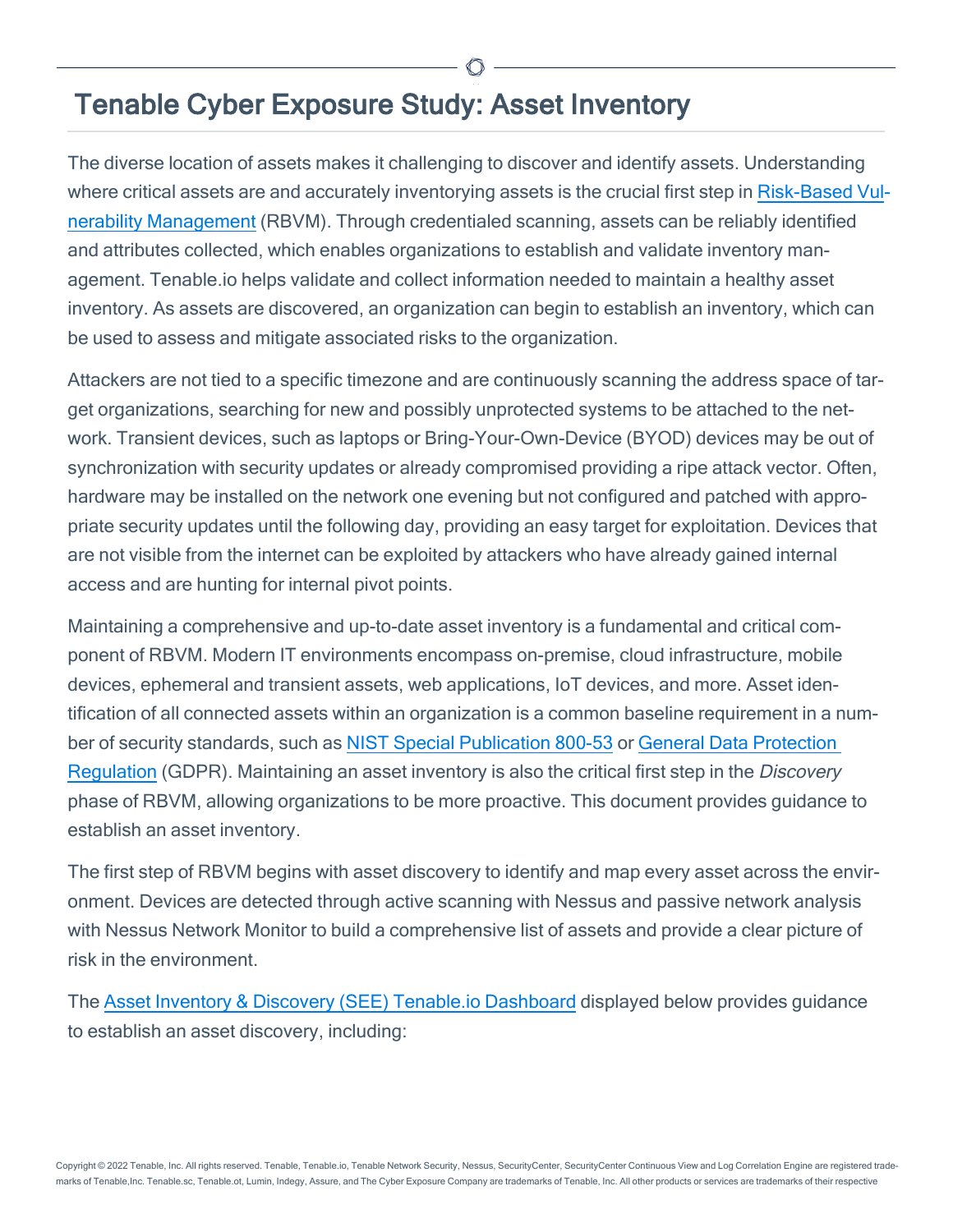- Actively and passively detected assets
- Asset discovery statistics
- Detected web applications
- Indications for device types (printers, cameras, routers, firewalls, WAPs)

| WAS Detection (i) |                                       |           |                    |                    | $\ddot{.}$       | Host Discovery Statistics (i) |                                             |                      |                        |                                             |                         |                               |
|-------------------|---------------------------------------|-----------|--------------------|--------------------|------------------|-------------------------------|---------------------------------------------|----------------------|------------------------|---------------------------------------------|-------------------------|-------------------------------|
| APPLICATION URI   |                                       |           | <b>LAST SEEN</b>   |                    |                  |                               | Nessus Scanned                              | ICMP Discovered (up) | ICMP Discovered (Dead) | NNM Discovered                              | <b>FQDN Discovered</b>  | OS Discovered                 |
| bricks.           |                                       |           | 01/18/22           |                    |                  |                               |                                             |                      |                        |                                             |                         |                               |
| wordp             |                                       |           | 01/21/22           |                    |                  | <b>System Count</b>           | 903                                         | $\circ$              | $\circ$                | 12                                          | 257                     | 740                           |
| bank.v            |                                       |           | 01/21/22           |                    |                  |                               |                                             |                      |                        |                                             |                         |                               |
| juicesh           |                                       |           | 01/17/22           |                    |                  | $<$ 14 Days                   | 59                                          | $\circ$              | $\circ$                | 10                                          | 25                      | 23                            |
|                   |                                       |           |                    |                    |                  | > 14 Days                     | 855                                         | $\circ$              | $\circ$                | $\overline{2}$                              | 233                     | 722                           |
|                   | Monitoring Device Type Indicators (i) |           |                    |                    | $\ddot{.}$       |                               | Passively Detected Inventory Attributes (i) |                      | $\vdots$               | Actively Collected Inventory Attributes (i) |                         |                               |
| Camera            | Embedded                              | Firewalls | General<br>Purpose | Hypervisor         | Load<br>Balancer | CDP                           | <b>Client Detection</b>                     | DHCP                 |                        | <b>BIOS Info</b>                            | Hostname                | Device Type                   |
|                   |                                       |           |                    |                    |                  | <b>Host Attribute</b>         | Host TTL                                    | Hostname             |                        | MAC Add via SSH                             | <b>Ethernet Card</b>    | <b>Ethernet MAC Addresses</b> |
| Mobile            | Packet<br>Shaper                      | PBX       | Printer            | Print Server       | Router           | MAC Address                   | Model                                       | OS Detection         |                        | FQDN                                        | Windows Registry OS and | Scan Info                     |
|                   |                                       |           |                    |                    |                  | OT Detection                  | Service Detection                           | Server Detection     |                        | <b>NetBIOS</b>                              | Ping                    | CPU Info (DMI)                |
|                   | Switch                                | VPN       | Webcam             | Wireless<br>Access |                  |                               |                                             |                      |                        |                                             |                         |                               |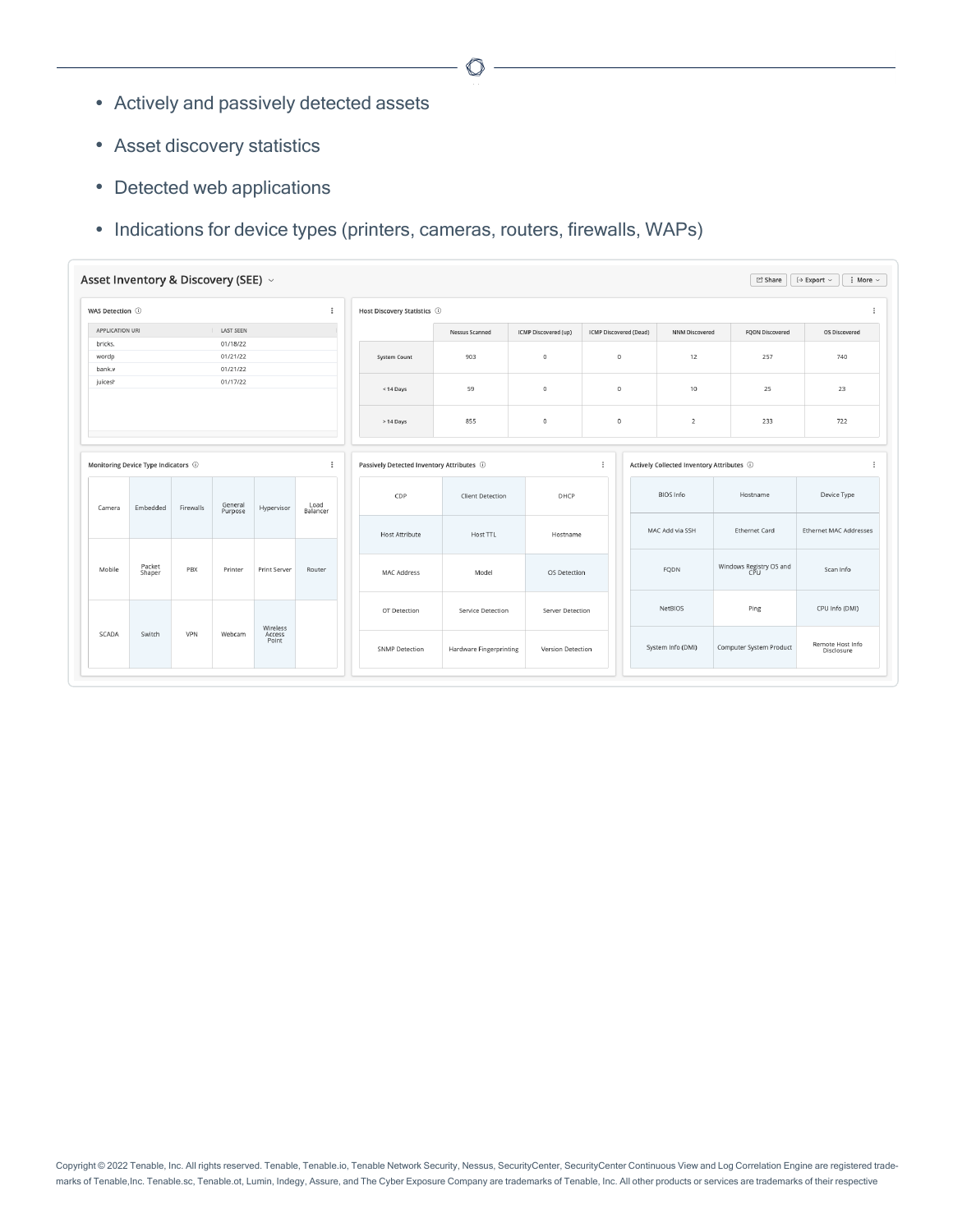## <span id="page-4-0"></span>Asset Inventory & Discovery (SEE) Tenable.io Dashboard Widgets

#### Widget Description Number 2012 1999 Widget Image

The WAS Detection widget, which can be found in the [Asset Inventory](https://www.tenable.com/tenable-io-dashboards/asset-inventory-and-detection-see) & Discovery (SEE) Tenable.io [Dashboard](https://www.tenable.com/tenable-io-dashboards/asset-inventory-and-detection-see) and Tenable.io [widget](https://docs.tenable.com/tenableio/Content/Analysis/ViewWidgetLibrary.htm) library, provides an updated list of Web Applications detected by Tenable.io WAS and displays the Last Seen date. When an application is selected, the vulnerability list and details for that web application are displayed. Developers and security teams can use this information to identify and categorize web applications.

The Host Discovery Statistics widget, which can be found in the [Asset Inventory](https://www.tenable.com/tenable-io-dashboards/asset-inventory-and-detection-see) & Discovery (SEE) Tenable.io [Dashboard](https://www.tenable.com/tenable-io-dashboards/asset-inventory-and-detection-see) and Tenable.io [widget](https://docs.tenable.com/tenableio/Content/Analysis/ViewWidgetLibrary.htm) library, provides a high-level view of host discovery. Each row depicts a different detection method, and each column uses the Vulnerability First Seen filter to identify when a plugin was first detected. The Vulnerability First Seen field is set when a plugin fires for the first time on an IP. Analysts can use this table to gain an understanding of how and when devices are first detected. The plugins used in this component are:

- 12: Host TTL [Discovered](https://www.tenable.com/plugins/nnm/12)
- 10180: Ping the [Remote](https://www.tenable.com/plugins/nessus/10180) Host
- 11936: OS [Identification](https://www.tenable.com/plugins/nessus/11936)

| WAS Detection (i)      |                  |  |
|------------------------|------------------|--|
| <b>APPLICATION URI</b> | <b>LAST SEEN</b> |  |
| bricks.                | 01/18/22         |  |
| wordp                  | 01/21/22         |  |
| bank.w                 | 01/21/22         |  |
| juicesh                | 01/17/22         |  |

| Host Discovery Statistics 1 |                |                      |                        |                |                 | ٠             |
|-----------------------------|----------------|----------------------|------------------------|----------------|-----------------|---------------|
|                             | Nessus Scanned | ICMP Discovered (up) | ICMP Discovered (Dead) | NNM Discovered | FQDN Discovered | OS Discovered |
| System Count                | 901            | 0                    | $\alpha$               | 12             | 256             | 738           |
| $<$ 14 Days                 | 48             | $\circ$              | $\Omega$               | 10             | 24              | 18            |
| $>14$ Days                  | 857            | $\circ$              | $\circ$                | $\overline{2}$ | 233             | 721           |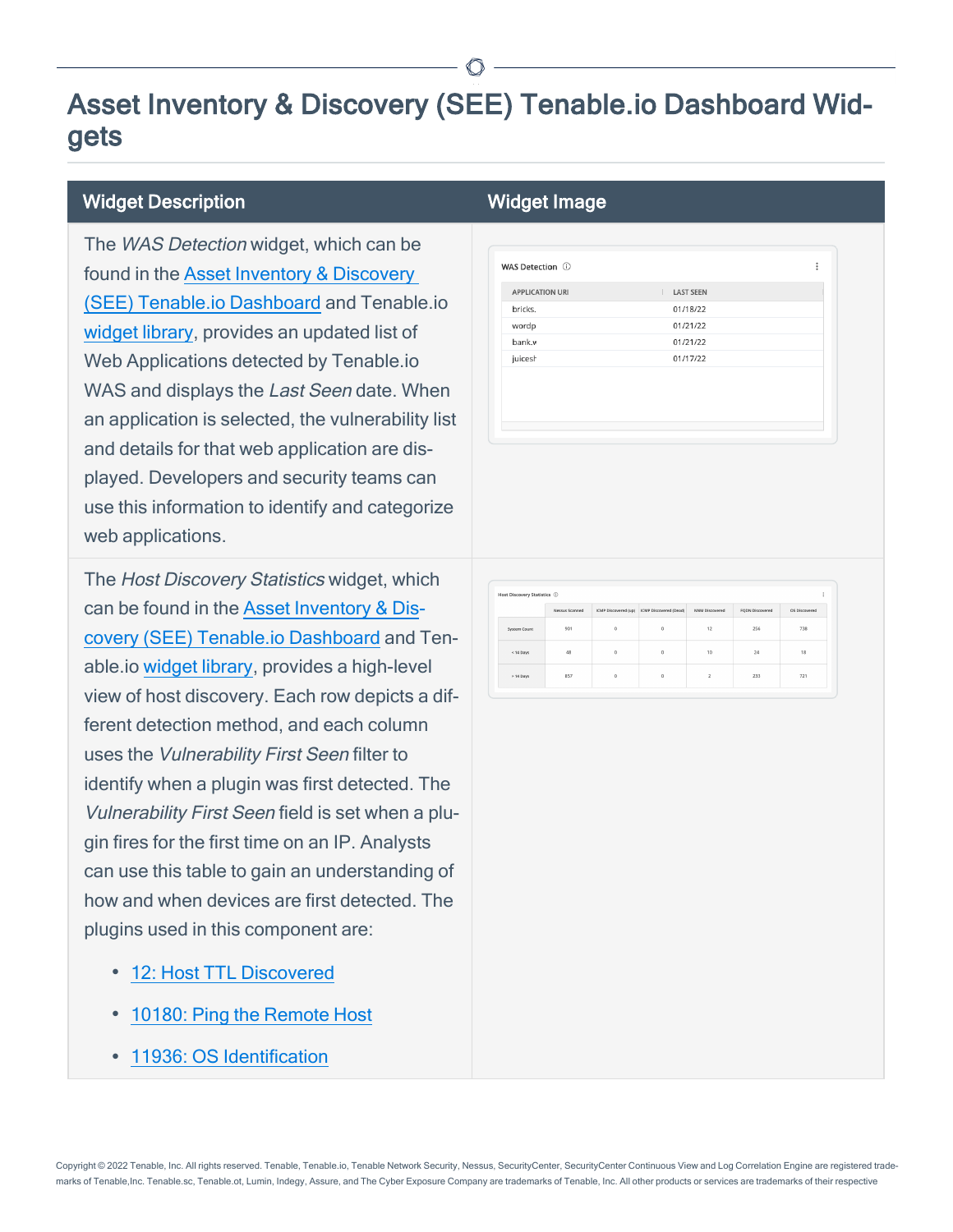- 12053: Host Fully [Qualified](https://www.tenable.com/plugins/nessus/12053) Domain Name (FQDN) [Resolution](https://www.tenable.com/plugins/nessus/12053)
- 19506: Nessus Scan [Information](https://www.tenable.com/plugins/nessus/19506)

The Monitoring Device Type Indicators widget, which can be found in the [Asset Inventory](https://www.tenable.com/tenable-io-dashboards/asset-inventory-and-detection-see) & Discovery (SEE) Tenable.io [Dashboard](https://www.tenable.com/tenable-io-dashboards/asset-inventory-and-detection-see) and Tenable.io [widget](https://docs.tenable.com/tenableio/Content/Analysis/ViewWidgetLibrary.htm) lib[rary,](https://docs.tenable.com/tenableio/Content/Analysis/ViewWidgetLibrary.htm) uses the *Device Type* plugin and displays all existing device types. Plugin 54615 (Device Type) uses Nessus' OS fingerprinting ability to define the device type. There are 17 device types that are identified: camera, embedded, firewall, general purpose, hypervisor, load balancer, mobile, packet shaper, PBX, printer, print server, router, SCADA, switch, VPN, webcam, and wireless access point. When a device type is found, the indicator will change from white to blue. The data in this matrix does not count against the Tenable.io license.

The Passively Detected Inventory Attributes widget, which can be found in the [Asset Inventory](https://www.tenable.com/tenable-io-dashboards/asset-inventory-and-detection-see) & Discovery (SEE) Tenable.io [Dashboard](https://www.tenable.com/tenable-io-dashboards/asset-inventory-and-detection-see) and Tenable.io [widget](https://docs.tenable.com/tenableio/Content/Analysis/ViewWidgetLibrary.htm) lib[rary,](https://docs.tenable.com/tenableio/Content/Analysis/ViewWidgetLibrary.htm) displays passively collected asset attributes that can be used to build an asset inventory. When selected, each highlighted indicator provides a list of plugins with host counts. Analysts can then view the details of each discovered attribute.

|        | Monitoring Device Type Indicators (i) |            |                 |                                 | ÷             |
|--------|---------------------------------------|------------|-----------------|---------------------------------|---------------|
| Camera | Embedded                              | Firewalls  | General Purpose | Hypervisor                      | Load Balancer |
| Mobile | Packet Shaper                         | PBX        | Printer         | Print Server                    | Router        |
| SCADA  | Switch                                | <b>VPN</b> | Webcam          | <b>Wireless Access</b><br>Point |               |

| Passively Detected Inventory Attributes (i) |                         | İ                 |
|---------------------------------------------|-------------------------|-------------------|
| CDP                                         | <b>Client Detection</b> | DHCP              |
| Host Attribute                              | Host TTL                | Hostname          |
| MAC Address                                 | Model                   | OS Detection      |
| OT Detection                                | Service Detection       | Server Detection  |
| <b>SNMP Detection</b>                       | Hardware Fingerprinting | Version Detection |

Copyright © 2022 Tenable, Inc. All rights reserved. Tenable, Tenable.io, Tenable Network Security, Nessus, SecurityCenter, SecurityCenter Continuous View and Log Correlation Engine are registered trademarks of Tenable,Inc. Tenable.sc, Tenable.ot, Lumin, Indegy, Assure, and The Cyber Exposure Company are trademarks of Tenable, Inc. All other products or services are trademarks of their respective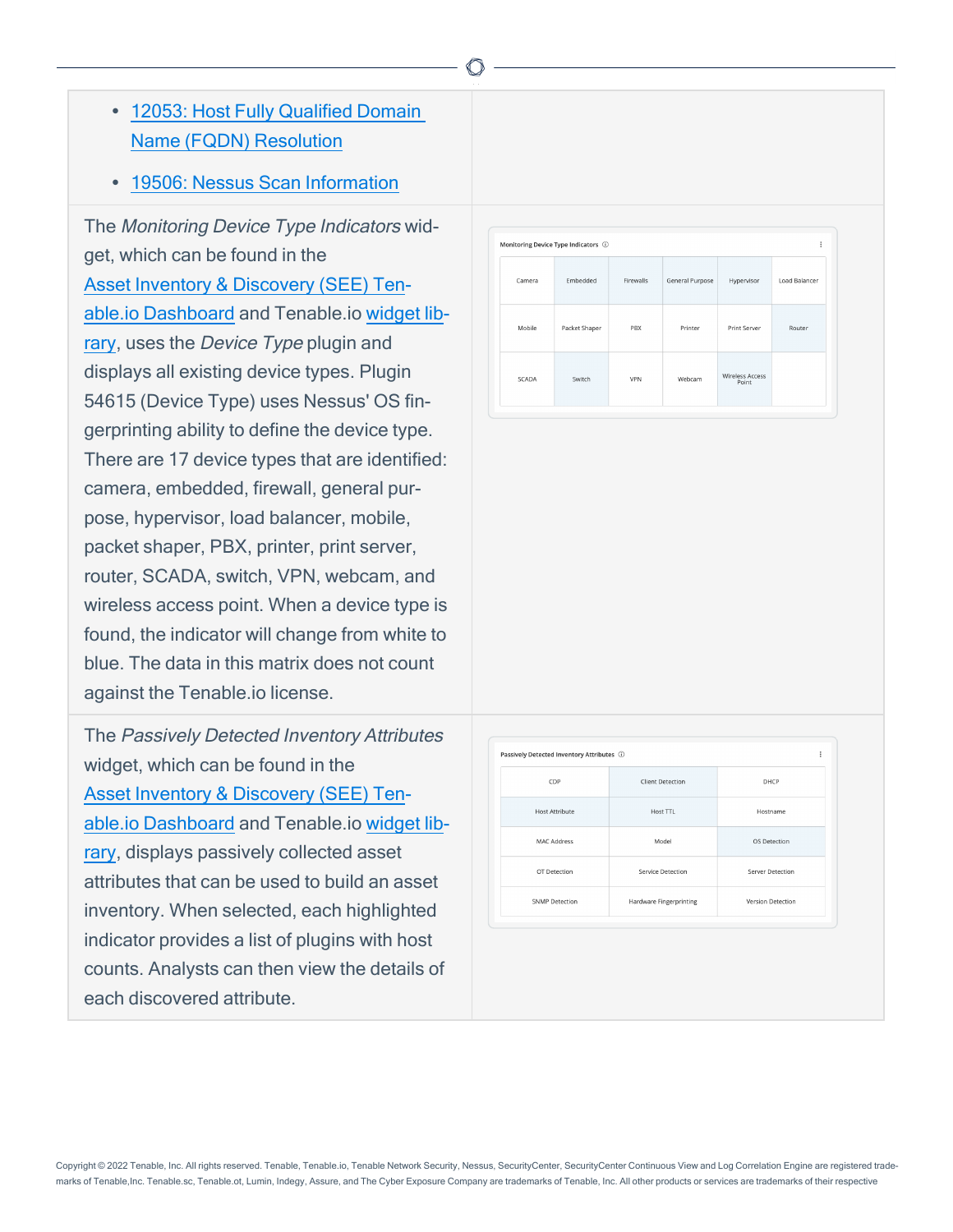The Actively Collected Inventory Attributes widget, which can be found in the [Asset Inventory](https://www.tenable.com/tenable-io-dashboards/asset-inventory-and-detection-see) & Discovery (SEE) Tenable.io [Dashboard](https://www.tenable.com/tenable-io-dashboards/asset-inventory-and-detection-see) and Tenable.io [widget](https://docs.tenable.com/tenableio/Content/Analysis/ViewWidgetLibrary.htm) lib[rary,](https://docs.tenable.com/tenableio/Content/Analysis/ViewWidgetLibrary.htm) displays actively collected asset attributes that can be used to build an asset inventory. When selected, each highlighted indicator provides a list of plugins with host counts. Analysts can then view the details of each discovered attribute.

| Actively Collected Inventory Attributes (i) |                             | ÷                             |
|---------------------------------------------|-----------------------------|-------------------------------|
| <b>BIOS</b> Info                            | Hostname                    | Device Type                   |
| MAC Add via SSH                             | <b>Ethernet Card</b>        | <b>Ethernet MAC Addresses</b> |
| FQDN                                        | Windows Registry OS and CPU | Scan Info                     |
| <b>NetBIOS</b>                              | Ping                        | CPU Info (DMI)                |
| System Info (DMI)                           | Computer System Product     | Remote Host Info Disclosure   |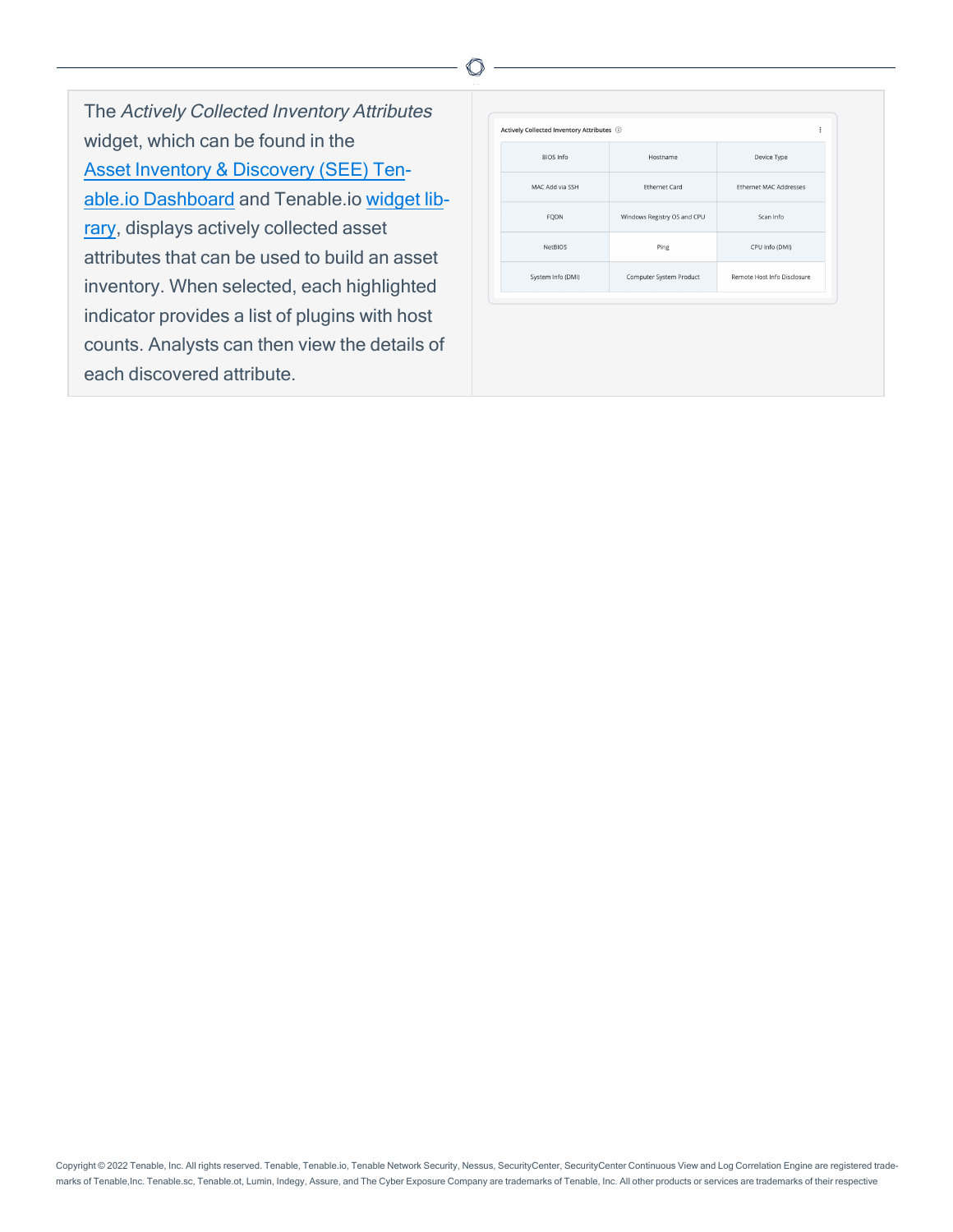## <span id="page-7-0"></span>Get Started - Establish the Foundation to Success

Assets, whether physical or virtual, connected to the network or not, can store or provide access to sensitive data. Organizations that begin with a strong asset discovery program can more easily establish an asset inventory that can be used to assess and mitigate risk.

All devices that connect to the network, regardless of connection duration, must be included in the asset inventory. Methods used to classify and categorize assets include:

- Identification via ARP, ICMP, TCP, SYN, and UDP
- OS fingerprinting
- Passively listening for talkers
- Frictionless Assessment (Scannerless/Agentless Cloud Asset Visibility)
- Data from switches and routers regarding connected devices
- NNM 6 (SIEM-collected DHCP Logging)

If network scanning is not yet fully deployed, switches and routers can be scanned with Nessus to find information about connected devices. This information can be used to build a scanning strategy, supplement discovery scans, or to confirm results from discovery scans.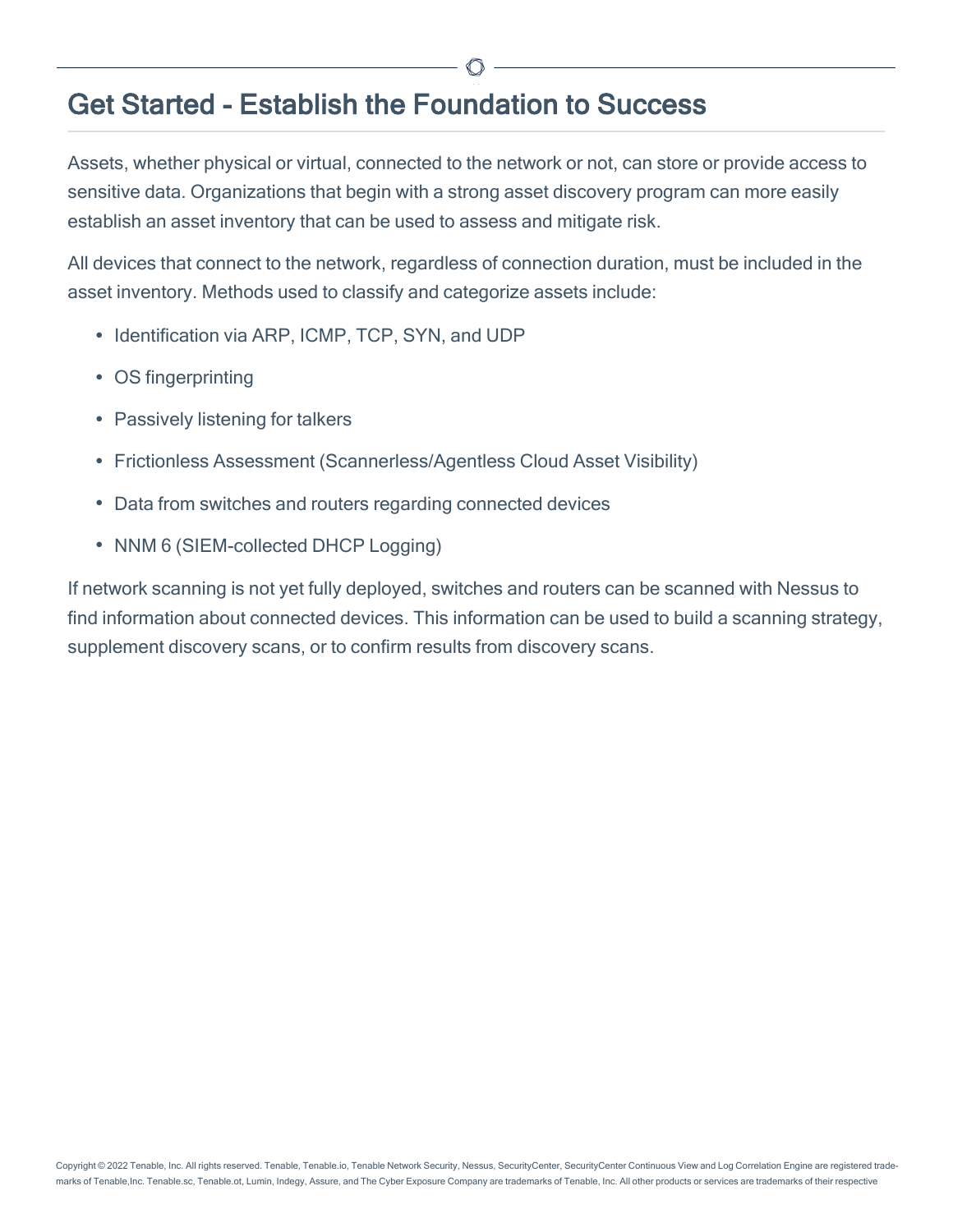## <span id="page-8-0"></span>Asset Inventory Analysis and Review

Use the following steps to analyze the business environment and lay a foundation for asset identification.

Identify and prioritize business-critical services and applications. This is a crucial step to ensure that assets are categorized by their significance to the organization. This includes items such as:

- Network diagrams
- Lists of known assets; If the organization does not have a current list of devices, a list of assets can be created by using SIEM-collected DHCP logs or other similar resources that track assets.
- Deployment roadmaps

Identify service and application owners and other stakeholders. This step is crucial if any questions arise during the discovery or classification phase, when new assets are discovered or assets are removed. For example, database teams know how many database servers are in operation, disaster recovery teams know how many failover devices are installed at each location, and web development and core infrastructure teams know where their devices are located.

Gather any required compliance requirements to ensure that identified assets are grouped together for compliance purposes. This may include devices that store or process financial information or health-related information, as there are specific regulatory requirements associated with this type of information. Finally, define a remediation workflow for how the organization will assess, analyze, and remove unauthorized devices.

# Third-Party Integrations, Non-Traditional Assets, and Modern IT Assets

Organizations need a method to detect non-standard, sensitive, and ephemeral assets. Various methods can be used to detect non-standard assets, such as Operational Technology (OT) and ephemeral cloud assets.

### Operational Technology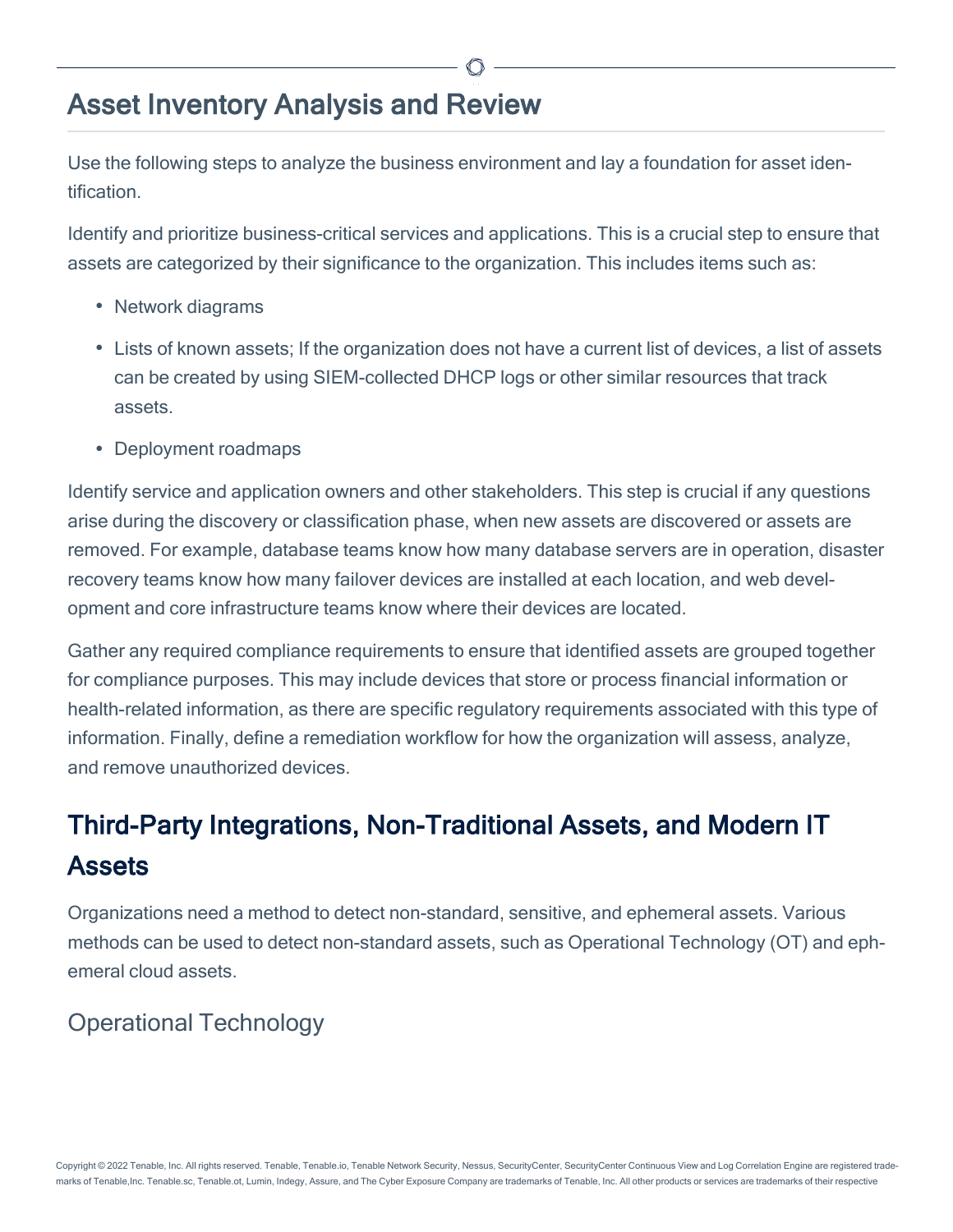Operational Technology (OT) is commonly found across many industries including manufacturing, utilities (oil, gas, electric), maritime, rail, and aviation. Due to the convergence of IT and OT and the adoption of Industrial IoT (IIoT), IT environments can contain OT, and OT environments can contain IT. OT includes various types of devices, such as Industrial Control Systems (ICS), Human Machine Interfaces (HMIs), network devices, and IIoT. ICS, which includes Programmable Logic Controllers (PLCs), IO Modules, and Communication Adapters control processes that, if breached, could result in outages of critical components. An attack against OT systems could have significant impact or cause loss of life.

Tenable.ot has the ability to communicate with and passively monitor OT devices in each device's proprietary protocol to create an asset inventory. Tenable.ot can be configured and customized to the requirements of each unique environment. For more information about Tenable.ot, reference the [Tenable.ot](#https://www.tenable.com/products/tenable-ot) Product Page

#### Tenable.io Service Now Integration

The Tenable.io Assets View integrates with the ServiceNow Configuration Management Database (CMDB). The ServiceNow Identification Reconciliation Engine (IRE) reconciles the assets pulled in from Tenable.io and matches each asset to existing Configuration Items (CIs) to enrich the record with Tenable-discovered data and create a unified view of assets. This information can be used to create a more comprehensive asset inventory and vulnerability scanning strategy. For more information, reference: Tenable for [ServiceNow](#https://docs.tenable.com/integrations/ServiceNow/Content/Welcome.htm) Integration

### Cloud Connector Integration

There are a number of Tenable.io Cloud Connectors available to assist with keeping an up-to-date, accurate asset count as cloud assets are deployed and decommissioned, such as: Microsoft Azure, Amazon Web Services (AWS), and Google Cloud Platform (GCP). For more information, reference: Tenable Cloud Connectors [Documentation](#https://docs.tenable.com/tenableio/Content/Settings/Connectors.htm)

#### Frictionless Assessment

Frictionless Assessment (FA) leverages the AWS Systems Manager Inventory and AWS Systems Manager Agent (SSM Agent) to collect various data points from AWS EC2 instances and create an inventory of EC2 instances. FA is agent-less and scanner-less, because the Tenable Cloud Connector queries the API of specified Amazon accounts for assets and changes in asset state. Organ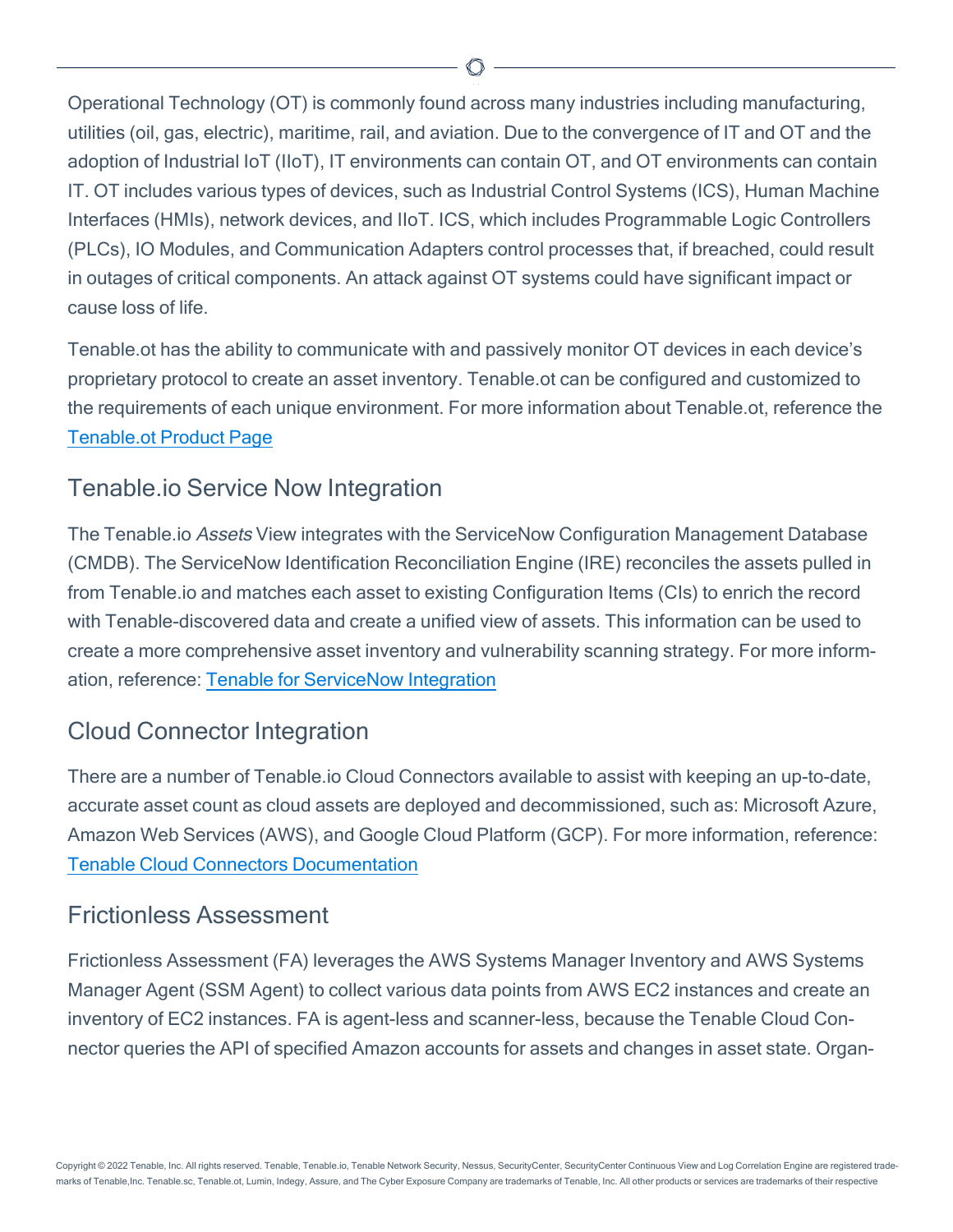izations do not need to configure Nessus scanners, Nessus Agents, scans, or scan schedules to discover and assess assets with FA.

The most significant benefit of FA is the visibility of ephemeral cloud assets without the need to schedule scans or install scanners or agents. Every time an EC2 instance is provisioned in the AWS environment, the new asset is added to the Asset View in Tenable.io. The new asset can be automatically tagged as a new or rogue asset or tagged for more comprehensive scanning with a Nessus Scanner or Agent, if desired. If an AWS instance is decommissioned, Tenable.io will update the Asset View accordingly. FA Cloud Connector queries can be configured to poll for new assets as frequently as every 30 minutes to a maximum of seven days. FA requires the SSM Agent to be enabled and is limited to the vulnerabilities reported by the SSM Agent.

Data provided by FA includes:

- Changes in IP, FQDN, MAC, DNS, Instance ID Information
- AWS instance identification and configuration information
- Operating System
- System Type
- Shadow asset detection
- EC2 instance patch levels

More information on configuring FA can be found in: Frictionless [Assessment](#https://docs.tenable.com/tenableio/Content/Settings/Connectors/AWS/AWSFrictionlessAssessment.htm) for AWS.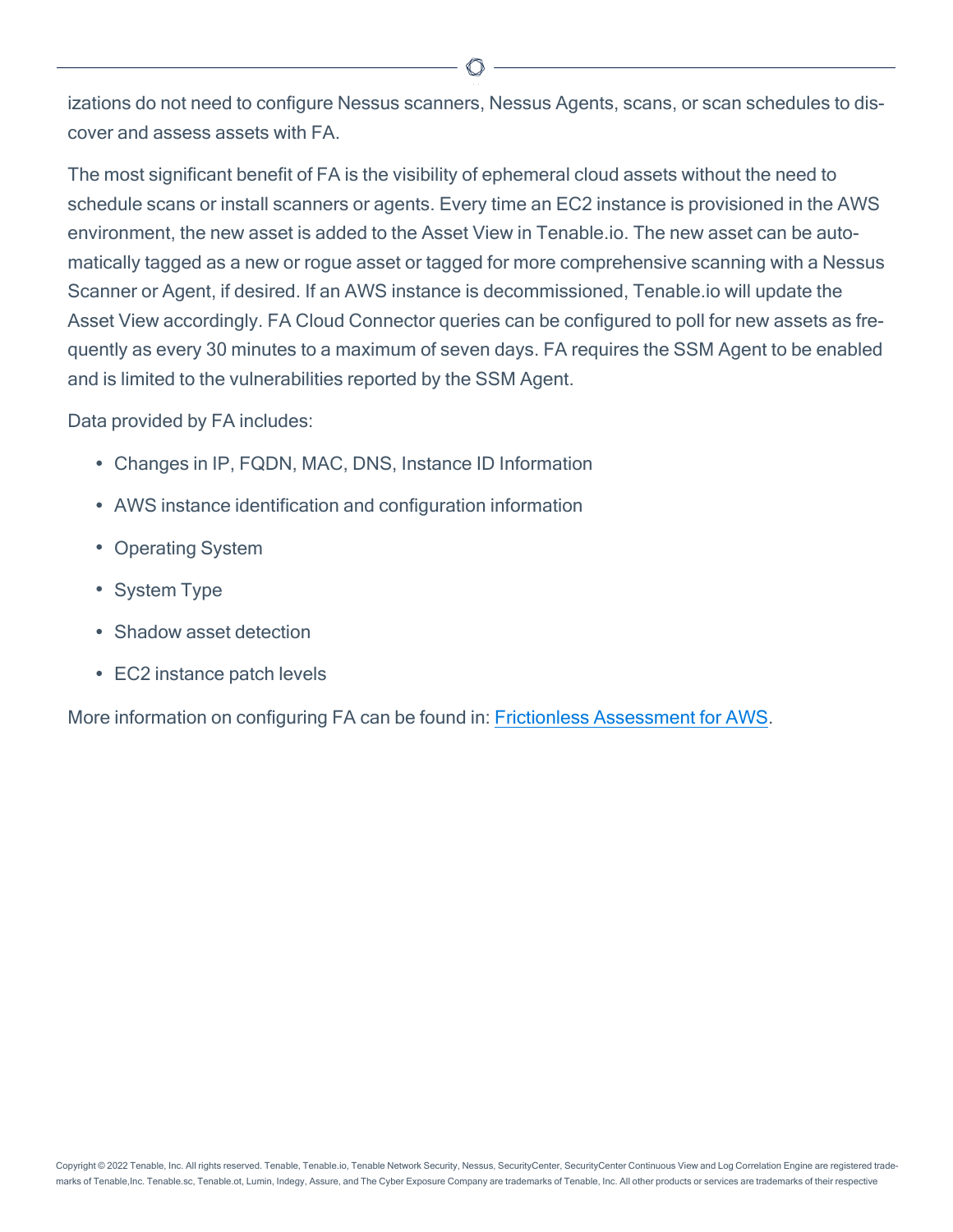## <span id="page-11-0"></span>Mapping, Classification, and Categorization of Assets

Once assets have been discovered across the attack surface, classifying and categorizing is the next crucial step. Ensure that collected data incorporates all assets, including OT, cloud assets, and container infrastructure, in addition to traditional on-premises IT assets. If a Host Discovery Scan still needs to be launched in Tenable.io, navigate to Discover and Assess under Asset View, select a Discovery Method, and choose the appropriate connectors. Classify assets to scope third party audits and ensure the appropriate assets are in scope for an audit. For example, the [Payment](AnalysisAndReview.htm/#https://www.pcisecuritystandards.org/) Card [Industry](AnalysisAndReview.htm/#https://www.pcisecuritystandards.org/) (PCI) mandates the PCI-DSS standard for assets that contain cardholder data. Organizations that are subject to third party PCI audits can reduce the cost of an audit by limiting in-scope IPs to only the assets that contain cardholder data. In addition to reducing the cost of the audit, limiting the scope to assets that contain cardholder data is more likely to result in passing an audit. Assets that do not contain cardholder data may not meet PCI control requirements and can introduce unnecessary risk of negative audit findings.

Identification is the process of matching a set of attributes collected by a sensor, such as Nessus, to an existing asset. If Tenable.io is unable to find an existing asset that matches the incoming asset, it is treated as a new asset and added to the Tenable io Asset View.

Each identification request is based on a list of key-value pairs representing properties that have been collected to determine how assets are identified as unique. Tenable.io uses a subset of these properties, called Identification Attributes (IA), to determine if an asset has been previously seen.

The current list of IAs is:

- AWS FC2 Instance ID
- Azure VM ID
- GCP Instance ID
- BigFix Asset ID
- Tenable UUID
- **· BIOS UUID**
- Network UUID
- MAC Address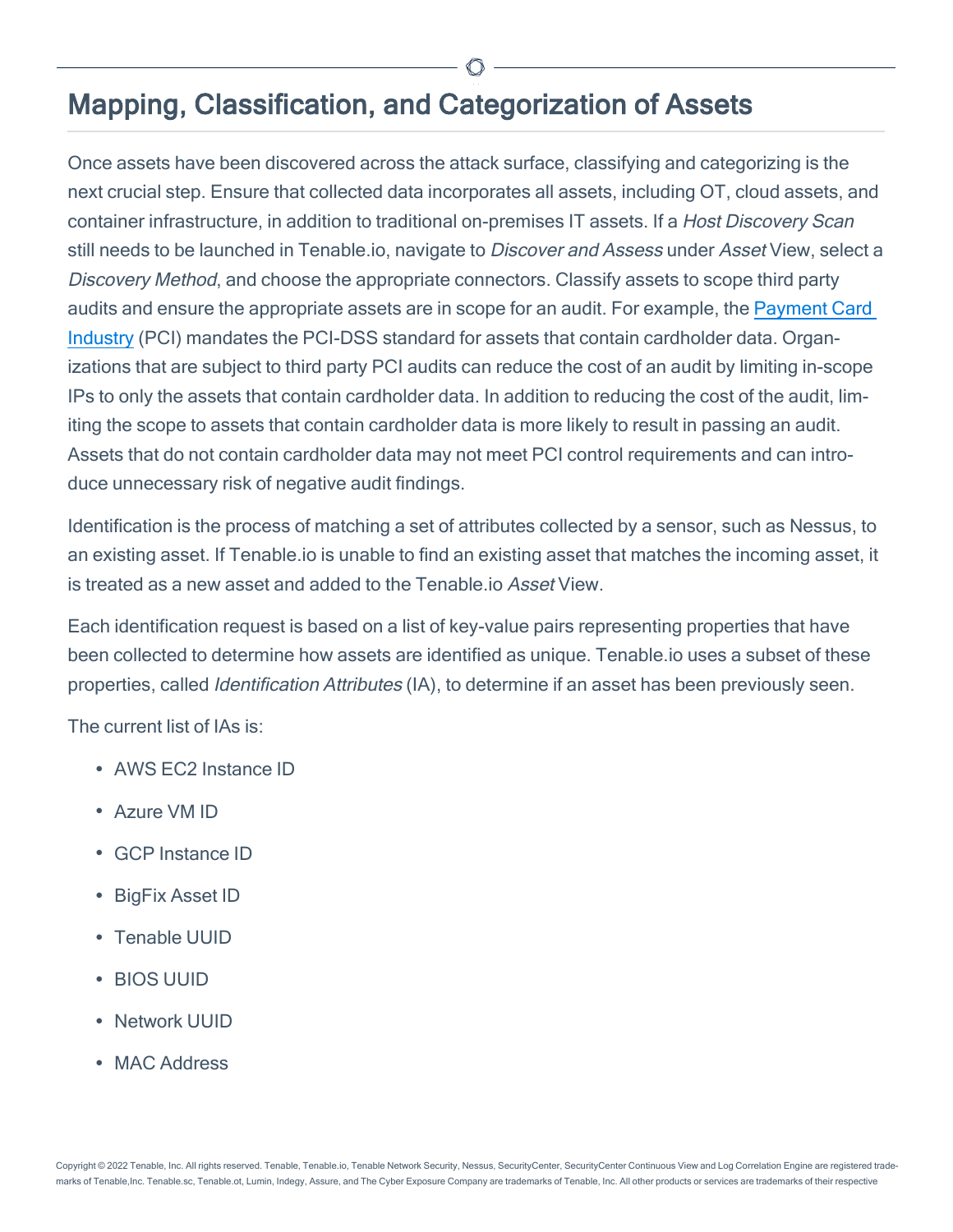- NetBIOS Name
- Fully Qualified Domain Name (FQDN)
- IPv4 address

IAs are ordered on a spectrum, from authoritative to speculative, based on their ability to accurately link a host to an existing asset. Internal IDs generated by cloud computing platforms, such as Amazon EC2, Microsoft Azure, and Google Cloud Platform (GCP), are 100% authoritative and unique. Every asset will have at most one value for an identifier in this class.

MAC Address, NetBIOS, FQDN, and IP are considered to be network-specific, depending on the network on which the asset resides. For an asset to be considered unique with the same MAC Address, NetBIOS, FQDN or IPv4, the asset needs to belong to the same defined Network in Tenable.io. For more information related to Networks, please refer to the Networks section of the [documentation](https://docs.tenable.com/tenableio/Content/Settings/Networks.htm).

Query the [Tenable.io](https://developer.tenable.com/docs/get-started) API to identify additional asset attributes. Returned data can be filtered from various Tenable.io API endpoints based on asset attributes. Tenable.io also allows organizations to export asset details that include these attributes. The asset attributes are supported as filters or included in an export depending on the API endpoint that is in use. For a full list of asset attributes, consult the Common Asset [Attributes](#https://developer.tenable.com/docs/common-asset-attributes) document page. For more information on using the API to retrieve asset data from Tenable.io, please refer to Retrieving Asset Data From [Tenable.io.](#https://developer.tenable.com/docs/retrieve-asset-data-from-tenableio) For information on using the API to list assets, get individual asset information, import assets, and check the status of asset import jobs, reference the API [Documentation](#https://developer.tenable.com/reference#assets) for Assets. For more information about asset management, see Assets section of the Tenable.io Vulnerability [Management](#https://docs.tenable.com/tenableio/vulnerabilitymanagement/Content/Analysis/Assets.htm) User [Guide.](#https://docs.tenable.com/tenableio/vulnerabilitymanagement/Content/Analysis/Assets.htm)

As assets are identified, it is strongly recommended to categorize and group them using static and dynamic tags as well as Access Groups for permissions. Grouping assets together enables organizations to scan specific targets and control which users or groups can view and interact with specific assets. For additional information review: Access [Groups](#https://docs.tenable.com/tenableio/Content/Settings/AccessGroups.htm)

## Identify and Categorize OT Devices

Tenable.ot customers have access to OT plugins in the 500000-599999 range. The Device Type value is collected from OT devices using these Tenable.ot plugins. The values returned in the plugin output are not controlled by Tenable.ot, but by the hardware vendor. For example, to identify all OT Controllers and modules, the following filter can be used: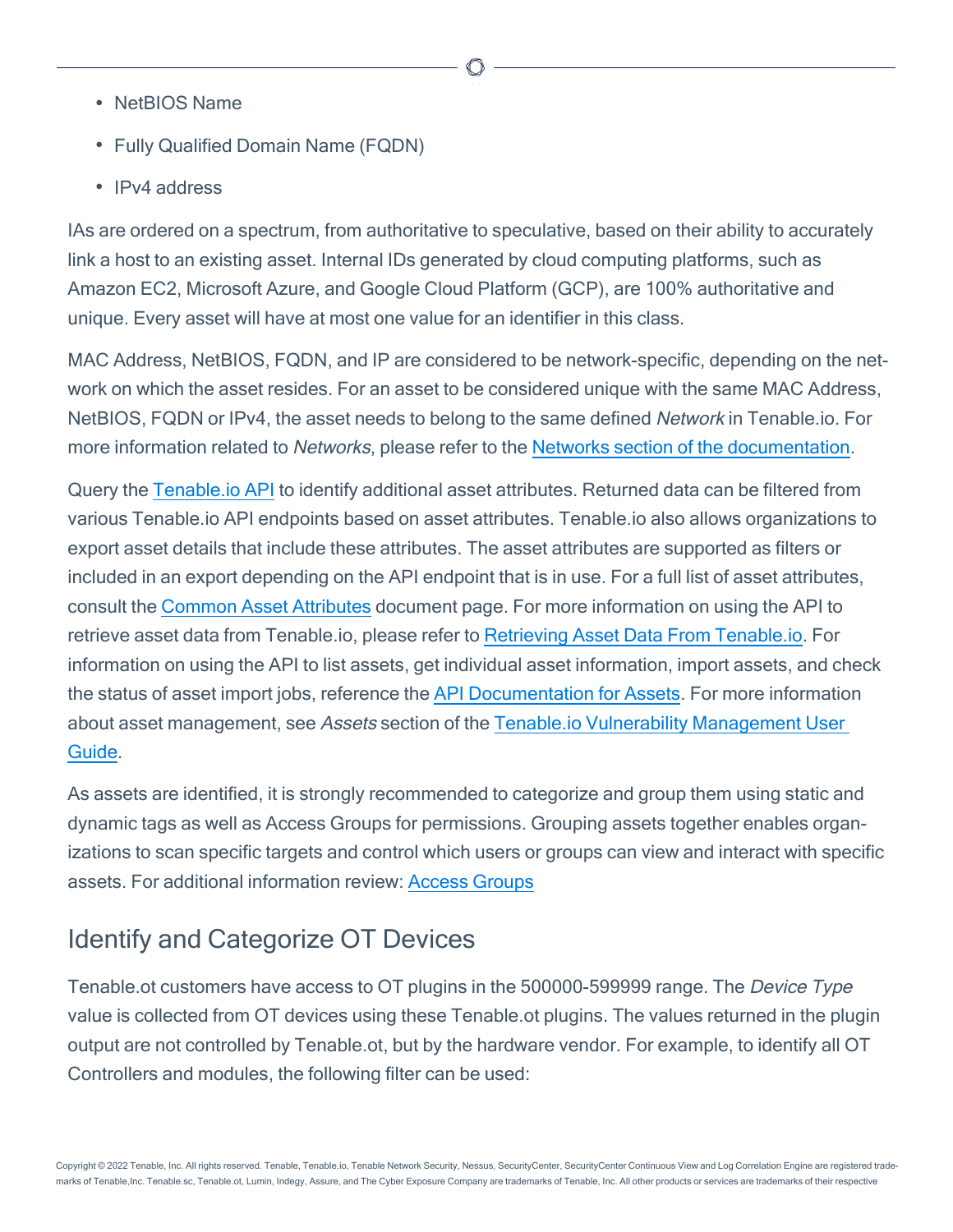- Plugin ID: 500000-599999
- Severity: INFO
- Plugin Output contains: superType: "Controllers"

OT assets can be tagged using the Plugin Output filter for the following categories:

- PLCs, Comm Adapters, IO Modules: category: "ControllersCategory"
- Everything else: category: "NetworkAssetsCategory"
- Cameras, Badge Access, UPS, Printers, non-ICS devices that are not IT-type: category: "IotCategory"

#### Addressing Unauthorized Assets

Unauthorized assets or shadow assets are unknown or not currently present in the asset inventory. These types of assets are typically left unpatched and unprotected and provide an open target to be exploited, providing a pivotal entry point to move through the network and reach critical assets and sensitive data.

Evaluate new assets that have recently been discovered or have not been assessed to determine whether they should be included in the organization's asset inventory. Assess or remove these assets within 24 hours of detection.

For more information on identifying assets that have not been assessed, see: [Identify](#https://docs.tenable.com/tenableio/Content/Scans/ExampleIdentifyUnassessedAssets.htm) Assets That Have Not Been [Assessed](#https://docs.tenable.com/tenableio/Content/Scans/ExampleIdentifyUnassessedAssets.htm).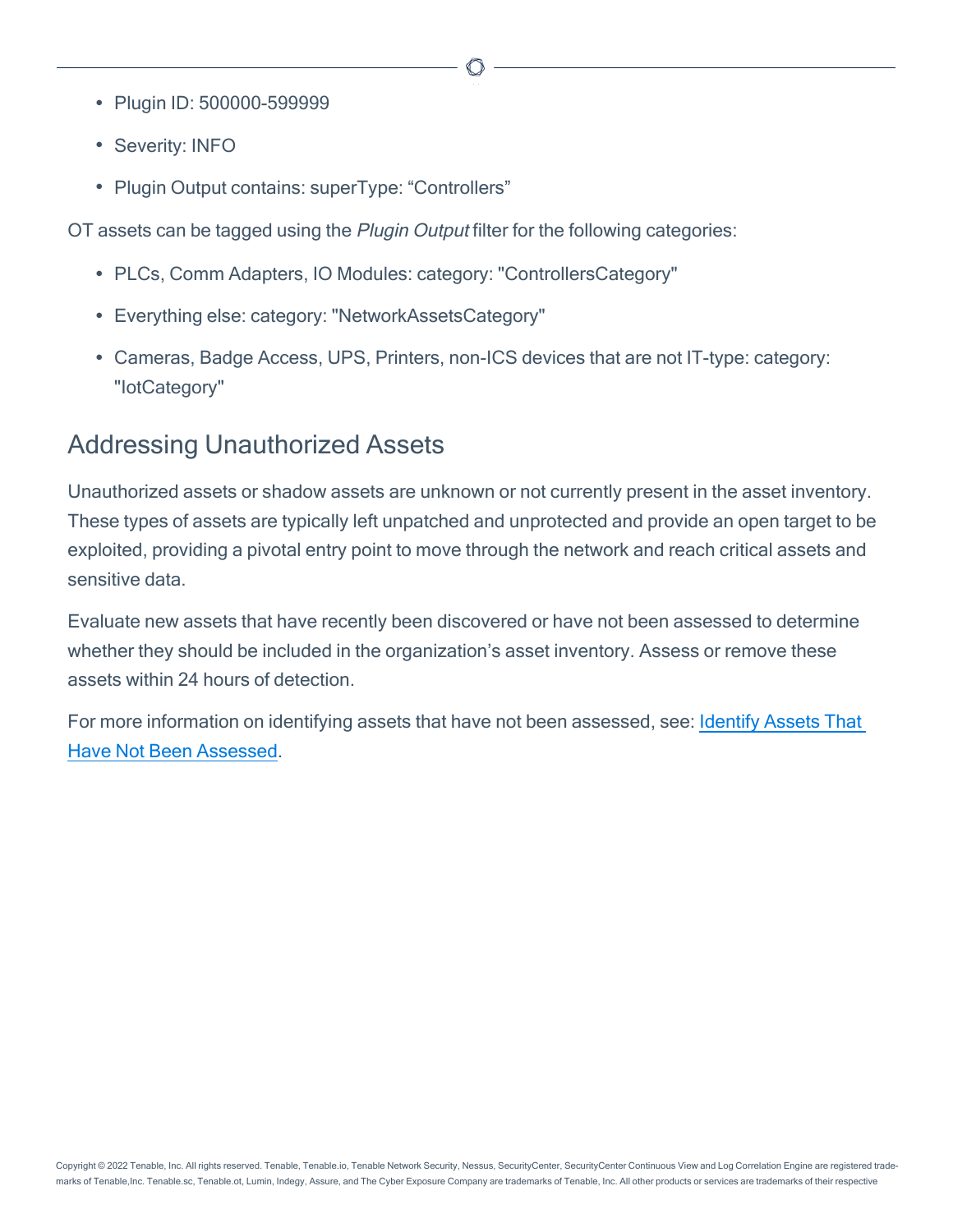## <span id="page-14-0"></span>Key Asset Attributes

There are a number of methods that can be used to collect key information to identify and categorize assets. Active scanning can perform high speed asset discovery, and Nessus can be installed on a variety of platforms, including Raspberry Pi. Nessus Agents can help organizations meet the challenges of obtaining vulnerability data from cloud environments, and Nessus Network Monitor (NNM) continuously monitors network traffic to detect new assets in on-premise environments. Most importantly, these sensors collect attributes that allow organizations to easily identify asset types for classification and categorization. The most important collected inventory attributes include:

- BIOS and Device Type
- Active and Passive OS Detection
- Active and Passive Asset Attributes:
- Ethernet (MAC/Vendor) Data
- FQDN
- Processor/System Information

Nessus is used to actively scan assets with a wide range of detection methods, such as banner grabbing, protocol detections, and advanced fingerprinting. Other items, such as hardware attributes that are collected passively, are also often part of hardware identification. Operating system detections are collected both passively and actively. Plugin outputs for the following plugins contain information that organizations may find useful in the classification and categorization process.

Useful plugins used for asset identification:

- 11936 OS Identification
- 764487 CDP Message Detection
- 50350 OS Identification Failed
- 97993 OS Identification and Installed Software Enumeration over SSH v2
- 34097 BIOS Info (SMB)
- 34098 BIOS Info (SSH)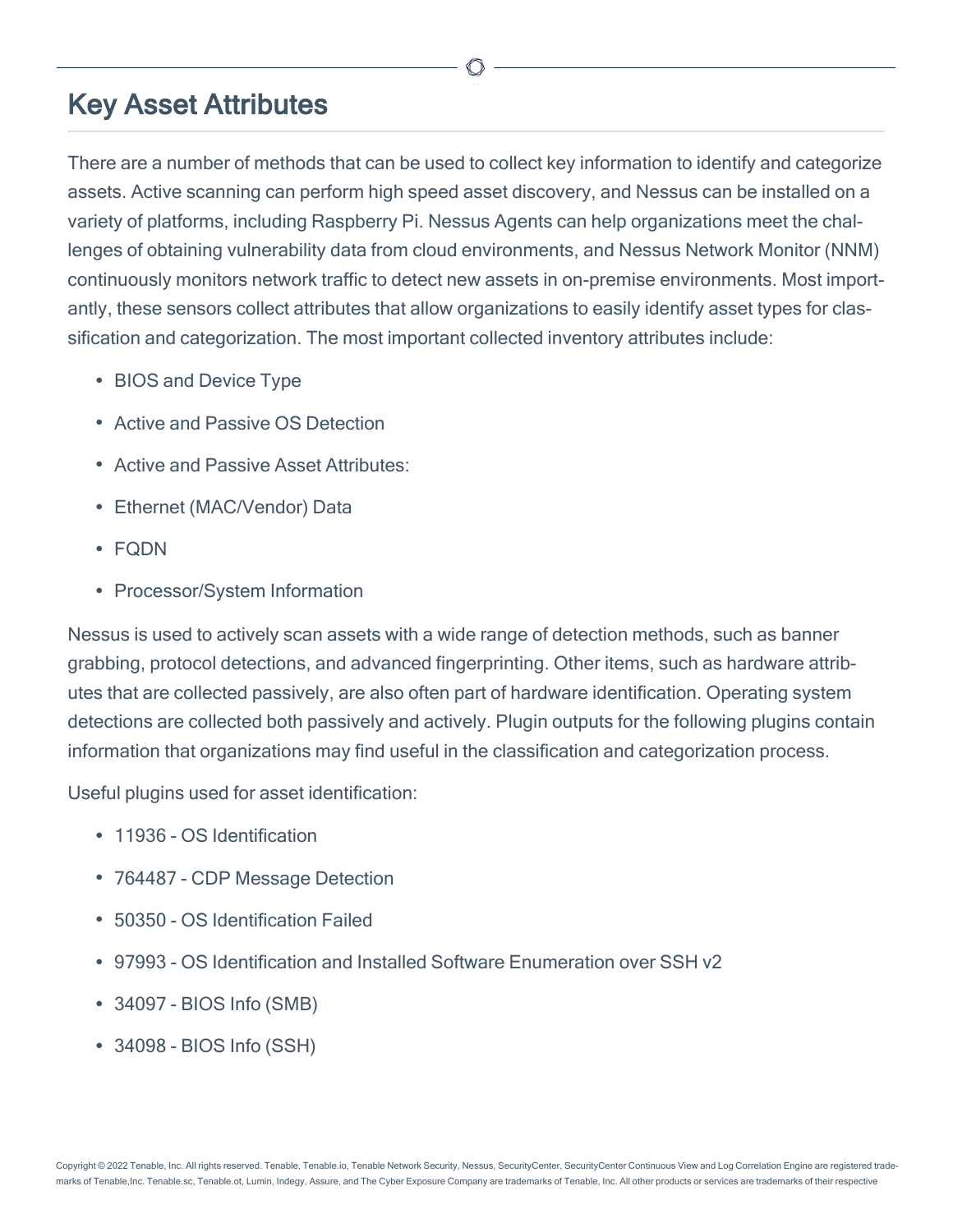- 34096 BIOS Info (WMI)
- 55472 Device Hostname
- 12053 Host Fully Qualified Domain Name (FQDN) Resolution
- 54615 Device Type
- 33276 Enumerate MAC Addresses via SSH
- 35716 Ethernet Card Manufacturer Detection
- 86420 Ethernet MAC Addresses
- 12053 Host Fully Qualified Domain Name (FQDN) Resolution
- 48942 Microsoft Windows SMB Registry : OS Version and Processor Architecture
- 19506 Nessus Scan Information
- 43815 NetBIOS Multiple IP Address Enumeration
- 92372 Microsoft Windows NetBIOS over TCP/IP Info
- 118730 Windows NetBIOS / SMB Remote Host Report Tag
- 10180 Ping the remote host
- 45432 Processor Information (via DMI)
- 35351 System Information Enumeration (via DMI)
- 48337 Windows ComputerSystemProduct Enumeration (WMI)
- 42409 Windows NetBIOS Remote Host Information Disclosure
- 1 Passive OS Detection
- 7186 DHCP Client Detection
- 7185 DHCP Server / Client Detection
- 6640 DHCPv6 client detection
- 6641 DHCPv6 server detection